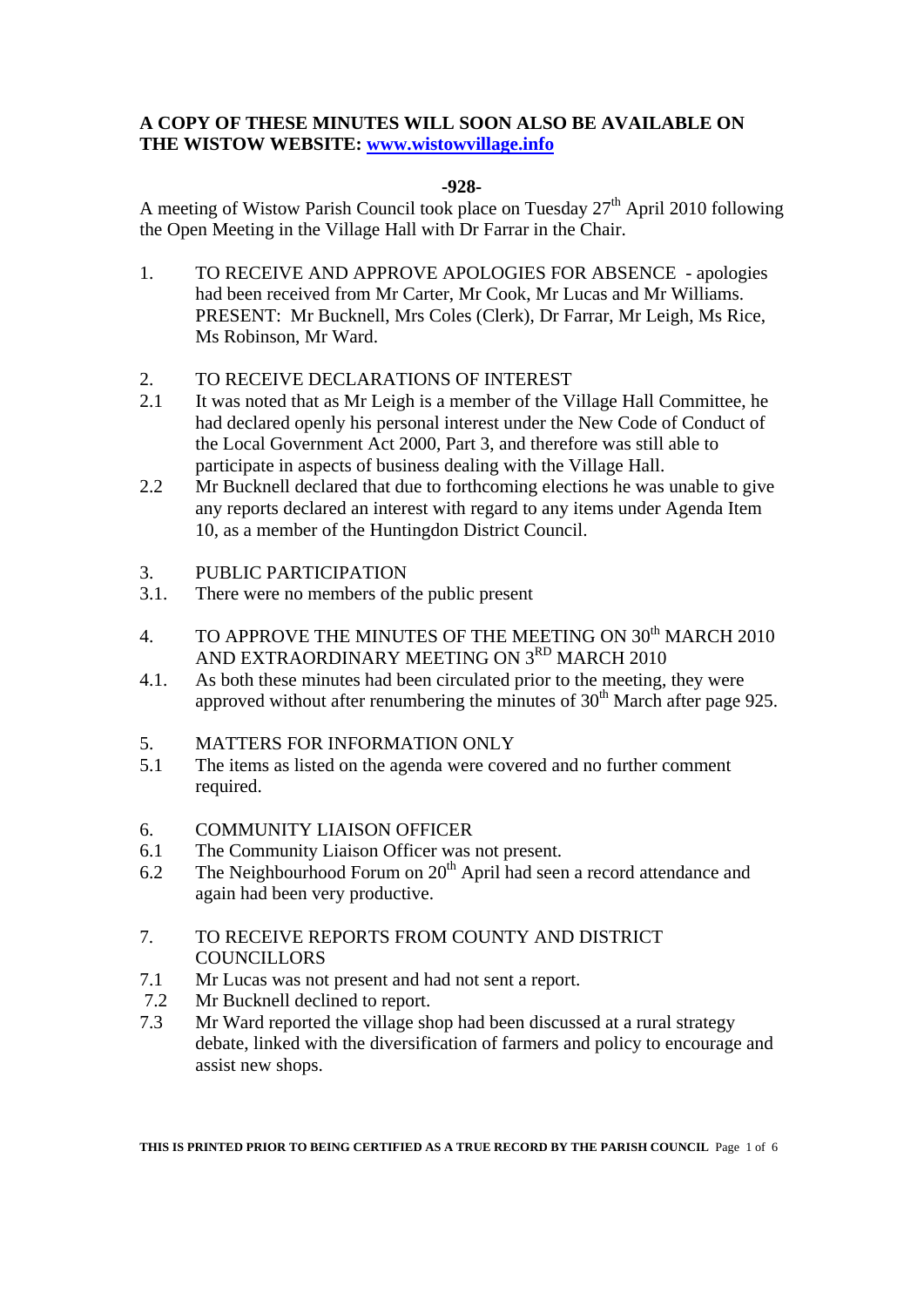8. FINANCE

a) to approve the financial statement

8.1. As this had been circulated to Councillors present prior to the meeting, and there were no further comments, it was unanimously confirmed a true record. b) to approve payments of outstanding amounts

8.2 The payments listed were formally approved and the cheques duly signed.

| Mrs P Coles April Salary                    | £251.73 |
|---------------------------------------------|---------|
| Refund of grass seed to Mr Bucknell £ 19.94 |         |
| <b>Environment Agency drainage</b>          | £ 13.81 |
| <b>Play Inspection Company</b>              | £117.50 |
| Ink cartridges                              | £ 42.94 |
| <b>Rights of Way Course</b>                 | £ 35.00 |
| Grass cutting                               | £169.58 |
|                                             |         |

c) to review cash flow and resolve anticipated issues

- 8.3. The Clerk confirmed that notification of transfer of the precept had been received.
- 9.. CORRESPONDENCE
- 9.1 The list of correspondence circulated with the agenda was discussed with the following comments:
- 9.2 *The Clerk would forward to Mr Dransfield a copy of the digital switchover information.*
- 9.3 The Church Pathway would be reviewed at the next meeting. *Mr Leigh and Dr Farrar would inspect and take photos to discuss.* Advice would be taken from Planning Dept with regard to its listed status. *The Clerk would reply to Mrs Rogers to say that it is likely to be a protracted project*.
- 10. TO CONSIDER ANY PLANNING APPLICATIONS RECEIVED
- 10.1. 10000391FUL Retention of prefabricated building for use as a shop selling farm produce and other goods – Hillside, Mill Road, Wistow. This application was unanimously approved.
- 11. OPEN MEETING  $27^{TH}$  APRIL  $2010$  REVIEW
- 11.1 Issues raised:

 Bridge – landscaping and finishing, standing water, – *the Clerk would email Mr McGee and CCC and arrange a meeting.* 

Playground – safety issue – liaise with Highways,

 Footpaths are a big issue but the PC needs to increase its knowledge of legislation – discuss again after course. It was suggested that a map of allotments and map of footpaths should be added to the Parish Council manual, *Dr Farrar and the Clerk would arrange*.

Dog fouling signs – *the Clerk to email Mr Cook*

 Litter – *Ms Robinson has fly tipping sign, the Clerk may be able to provide a post.* 

Brook – still issues, *the Clerk will contact Darren Trumper at the Environment Agency* 

**THIS IS PRINTED PRIOR TO BEING CERTIFIED AS A TRUE RECORD BY THE PARISH COUNCIL** Page 2 of 6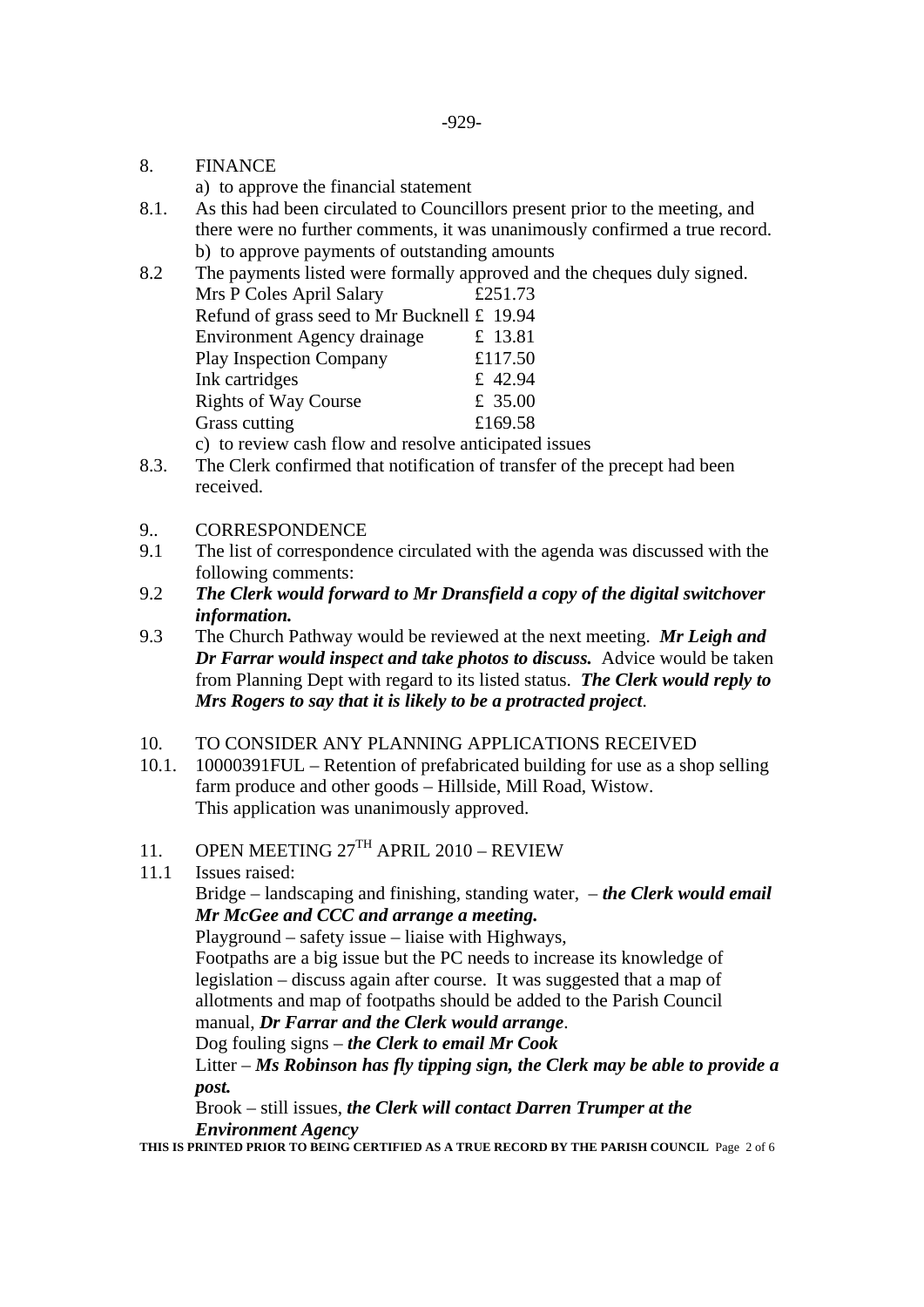- 12. ELECTIONS 27<sup>th</sup> MAY 2010/PREPARATION FOR AGM
- 12.1 The Parish Council election was uncontested. Dr Farrar reported that Mr Cook had resigned. There is one vacancy on the Parish Council which can be coopted.
- 12.2. The AGM has to take place within 14 days of  $10^{th}$  May which is when the new Parish Council takes office. It was agreed to hold the AGM on  $18<sup>th</sup>$  May 2010 at 7.30 pm in the Village Hall.
- 13. STREEETLIGHT PC9
- 13.1 Notification that PC9 needed to be replaced had been received from CCC along with an estimate of the costs. After some discussion and bearing in mind the opinions expressed at the Open Meeting, *the Clerk would contact CCC to find out our options* as their recommendation is for a column. If it is replaced with a low energy model it may be possible to apply for a Red Tile Wind Farm grant.
- 14. CPALC MEMBERSHIP
- 14.1 It was unanimously agreed to renew membership at a cost of £151.94.
- 15. FINANCIAL ACCOUNTS
- 15.1 The accounts had been circulated to Councillors prior to the meeting and were approved for signing by Dr Farrar, they would then be passed to Mrs Pye for internal audit prior to audit by Moore Stephens.
- 15.2 The Clerk read out the Annual Governance Statement and Councillors acknowledged their responsibility.
- 15.3 A full review had been carried out on the Asset Register in July 2009, it was therefore agreed reflect the uplift in insurance values in our renewal in October.

## 16. PARISH PLAN ACTION PLAN WORKING PARITES FEEDBACK AND UPDATES

 a) Traffic and road issues – Ms Rice/Ms Robinson/Mr Carter. Hedge at Rooks Grove, contact Mr and Mrs Juggins after the nesting season to ask them to attend to the overhang.

 Sunken pavement in Bridge Street – *Ms Robinson will report to Highways* Tree in Oaklands Close – Mr Bucknell has dealt with

 Harris Lane drainage problem – County is now responsible, the issue has been passed on but will be ongoing.

 Dr Farrar had received an email from Wayne Stewart, CCC regarding trees overhanging the bus route. Mr *Leigh will arrange a meeting*.

 Cambridge Water – water main renewal notification, work had already started Saltbins were ready for installation – Dr Farrar and the Clerk would inform Highways of the exact location. A bin has gone missing from the top of the hill, *the Clerk will take advice from our insurers*.

**THIS IS PRINTED PRIOR TO BEING CERTIFIED AS A TRUE RECORD BY THE PARISH COUNCIL** Page 3 of 6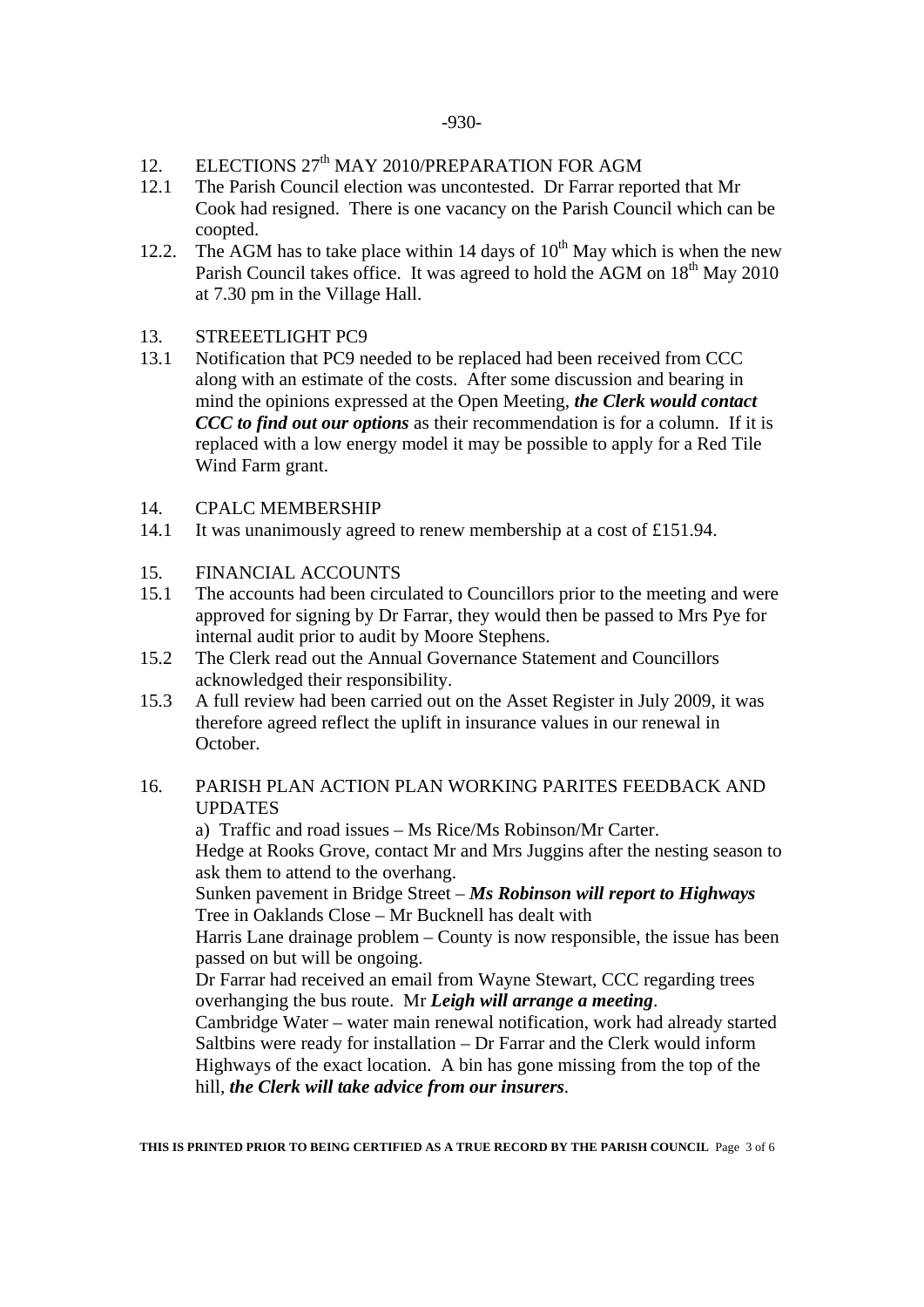b) Litter – Ms Robinson – It was reported that litter was being thrown over the fence between the playground and Oaklands Close. *The playground team would review the position of the bins and look at putting up a sign to say it is an offence to leave litter or distributing awareness leaflets.* The cost of moving bins in an issue..

c) Countryside – Mr Cook/Mr Carter

d) Leisure facilities –Dr Farrar/Mr Williams

A meeting to finalise the opening would be arranged. Three quotes for the sign had been circulated and it was decided to go with Rapidsigns at a cost of £125 installed. *The Clerk would forward details to Dr Farrar so that he can contact Rapidsigns and finalise information*.

The Clerk had found information regarding leases for access to the playground for Kingston Way properties. They were out of date. *It was agreed that she would organise new leases with the advice of the Legal Team at HDC*. Risk assessments at the playground were not being carried out, *they would be added to the agenda each month and a reminder issued.* 

e) Village Hall – Mr Cook and Mr Leigh – The toddler group had asked if they could have a cake stand at the playground opening, this was agreed, *the Clerk would email Mrs Bennett.* 

 The Village Hall Committee had been invited to run a barbecue at the Opening but required numbers and an undertaking that a mailshot would be made. Dr Farrar would speak to Mr Wadsworth to confirm that every effort would be made to ensure a good turnout.

18. a) Grants – Mr Bucknell. The next meeting of the Red Tile Wind Farm Trust would be in June and our application for £800 towards the cost of the entrance to the playground would be considered.

b) Wistow Bridge – Mr Leigh and Clerk. *The Clerk would email Mr McGee to set up a meeting regarding the points raised at the open meeting*. c) Allotments

*Dr Farrar and the Clerk would add the allotment map to the Parish Manual with information regarding tenants and rents.* 

- 19. ITEMS FOR WISTOW WARBLER AND WEBSITE,
- 19.1. A thank you to Mr Cook for all his work on the Parish Council.
- 20. MONTHLY AUDIT NOMINEE FOR NEXT MEETING
- 20.1. Mr Leigh will be our May auditor.
- 21. MATTERS FOR FUTURE CONSIDERATION
- 20. DATE OF NEXT MEETING Tuesday  $27<sup>th</sup>$  April at 7.30 pm

There being no further business the meeting closed at 10.10 pm.

**THIS IS PRINTED PRIOR TO BEING CERTIFIED AS A TRUE RECORD BY THE PARISH COUNCIL** Page 4 of 6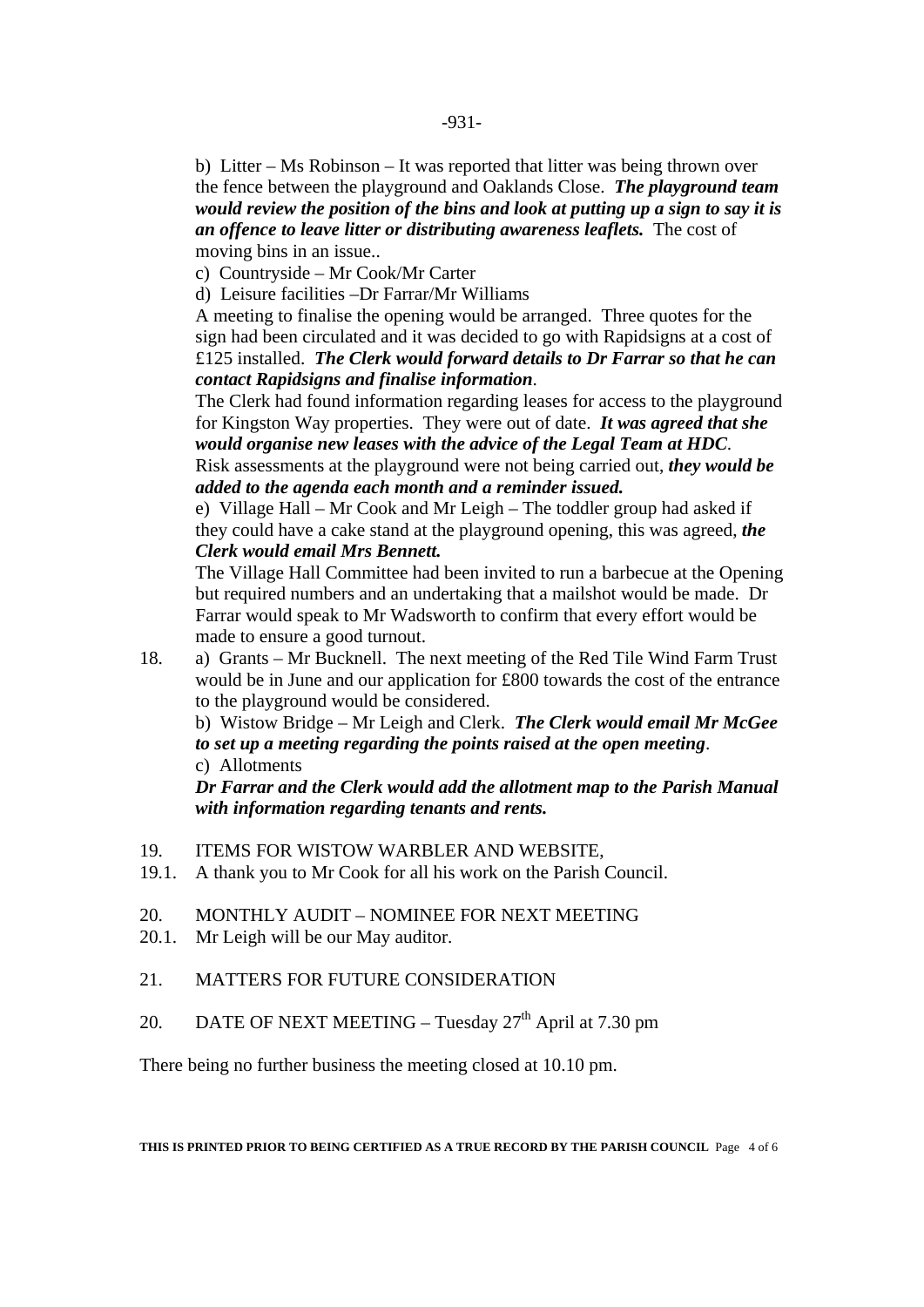# **PLANNING APPLICATIONS RECEIVED FROM JANUARY 2009**

Not Yet known – NYK

Huntingdonshire District Council – HDC

| <b>Approved/Date</b> |                                                                 |                                                                                                                 |                                    |  |  |
|----------------------|-----------------------------------------------------------------|-----------------------------------------------------------------------------------------------------------------|------------------------------------|--|--|
| <b>App.Number</b>    | <b>Property Address</b>                                         | <b>Purpose</b>                                                                                                  | <b>WPC</b>                         |  |  |
| <b>HDC</b><br>yes    | 008/03478/FUL Threeways, Church Street                          | Add pitched roof to flat<br>extension at rear                                                                   | Yes<br>07/01/09                    |  |  |
| 0900055FUL<br>yes    | Rectory Farm, Wistow Rd<br><b>Broughton</b>                     | Erection of agricultural No comment<br>building to house free<br>range hens                                     | 24/02/09                           |  |  |
| 0900342OUT<br>appeal | RAF Upwood, Ramsey Rd<br>Bury, PE26 2XN                         | Demolition and clearance of<br>redundant buildings,<br>reclamation and remediation<br>of land and redevelopment | Yes<br>29/5/09                     |  |  |
| Declined             | 0900661FUL Valiant Square, Upwood                               | Erection of 26 houses and No comment<br>7 apartments                                                            | 30/06/09<br>No comment<br>25/08/09 |  |  |
| yes                  | 0900843FUL Manor House, Manor St<br>Wistow                      | Refurb of existing chimney                                                                                      | Yes<br>28/7/09                     |  |  |
| yes                  | 0900947FUL Beggars Roost, Parsonage<br>Street, Wistow           | Replace flat roof with pitched Yes                                                                              | 25/08/09                           |  |  |
|                      | 0901439FUL/The Village Hall, Manor<br>0901440LBC Street, Wistow | Extension to side and rear                                                                                      | Yes<br>15/12/09                    |  |  |
|                      | 1000022REP Orchard House, Mill<br>Road, Wistow                  | Replacement 0602458OUT                                                                                          | Yes<br>26/1/10                     |  |  |
|                      | 1000391FUL Hillside, Mill Road                                  | Retention of prefab as shop                                                                                     | Yes<br>27/4/10                     |  |  |

**THIS IS PRINTED PRIOR TO BEING CERTIFIED AS A TRUE RECORD BY THE PARISH COUNCIL** Page 5 of 6